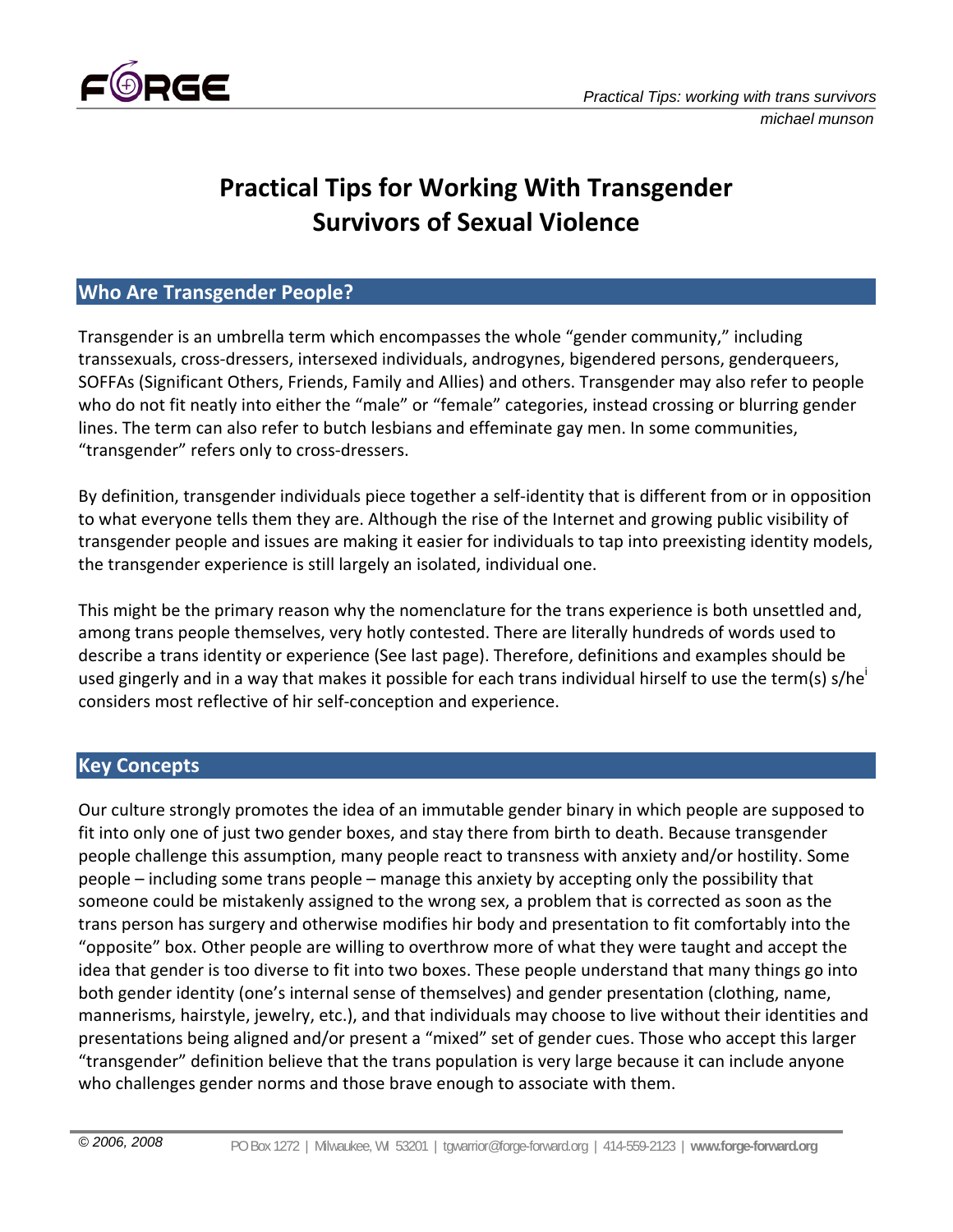

It is also important to note that as with cisgender<sup>ii</sup> individuals, trans people and their partners come in all sexual orientations. Many couples that include a trans person are "mixed orientation" relationships, in which one person may identify as lesbian, gay, or bisexual, and the other as heterosexual. There are also a significant number of trans‐trans relationships.

#### **Who Are Transgender Survivors?**

Transgender individuals may have experienced child sexual abuse (in the sex/gender they were assigned at birth or another gender), adult sexual assault (in any gender), adult intimate partner violence (in any gender, with any gendered partner), or a hate crime specifically targeting them because of their perceived transgender status or sexual orientation.

#### **Prevalence**

The prevalence of sexual violence (SV) among transgender individuals is a matter of guesswork that depends on who you ask and who they know. For instance, at a recent gathering of more than 30 trans survivors and providers who serve them, one "genderqueer" person who straddles both the lesbian and FTM (female-to-male transgender) communities noted that s/he felt "(non-)survivor's guilt" because s/he was the only person in hir circles of friends and acquaintances who was NOT a survivor of childhood or adult sexual violence. At the same gathering, an FTM survivor and anti‐rape activist said that lesbians in his anti-violence group were resisting addressing transgender survivors, arguing that "only 2%" of trans people had experienced sexual violence.

It is a fairly well accepted statistic that about 1 in 3 women and 1 in 6 men have survived sexual violence. Given that all trans people were assigned one of these two genders at birth and typically live in one of those two genders in adulthood, it would be logical to conclude that trans people experience at least the same rate of violence as their cisgender peers -- somewhere between 16 and 30%. However, many trans activists believe that the overall prevalence of violence (including SV) is higher amongst trans people.<sup>iii</sup>

#### **Increased risk?**

Some transgender individuals may consciously or unconsciously live in ways that increase their risk of sexual violence. For instance, although the vast majority of transgender individuals are not sex workers, some trans people end up in prostitution, either because it is lucrative and a means to an end or because they are unable to find and maintain other employment. Since violence on the streets and in sex work is high, this occupation automatically raises their risk. Some activists believe the rate of violence against trans sex workers is even higher if the worker has not had genital surgery and does not voluntarily disclose his or her status before it is discovered.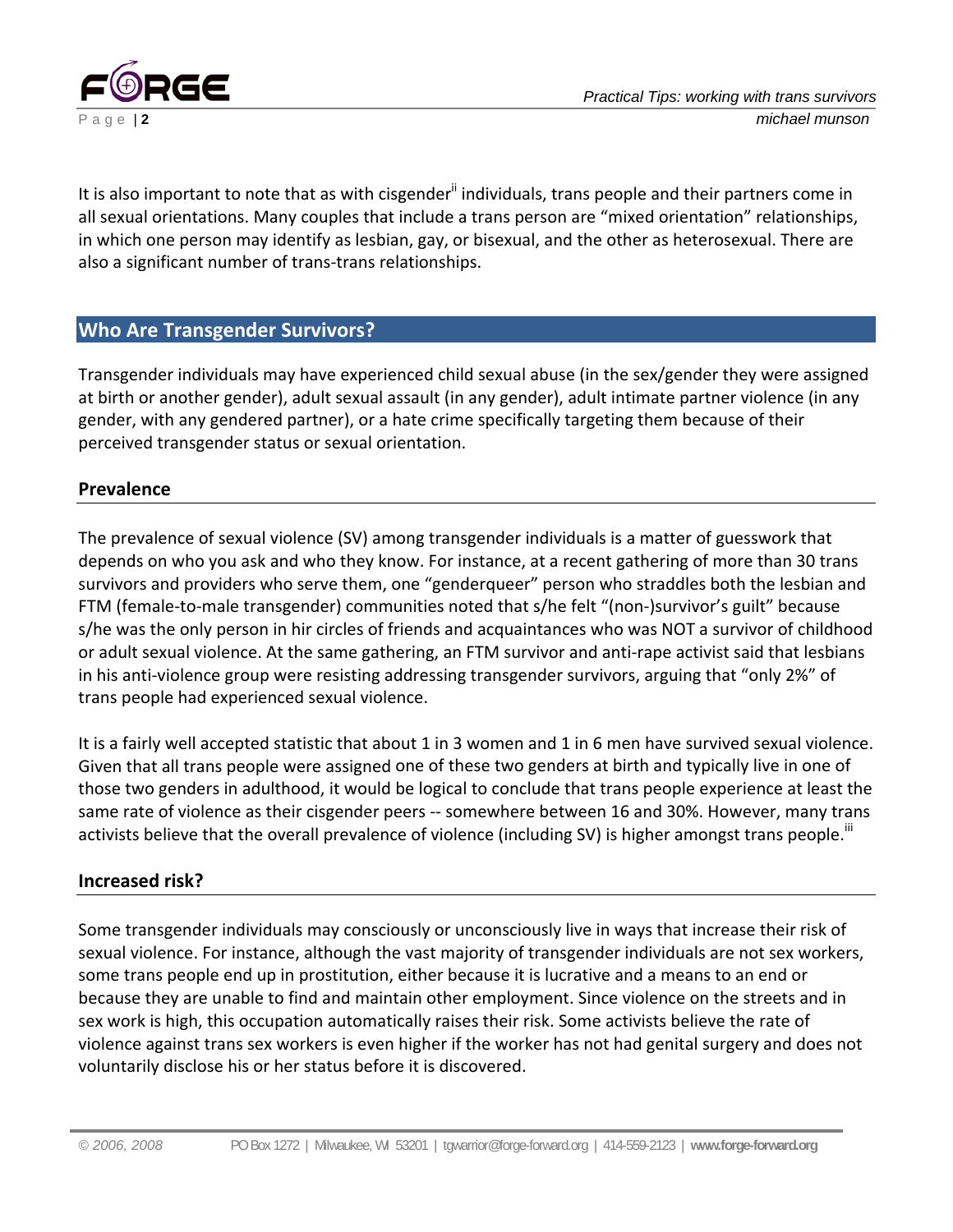

Being "read" as trans is also risky for people who are not sex workers. Even people that want to be seen as fully male or fully female may not successfully "pass" as that gender due to lack of access to hormones and surgery, core body shape/size/configuration, unconscious mannerisms or vocal patterns, legal concerns, or balancing relationship or job needs with personal expression. Others, including genderqueers, androgynes, gender radicals, etc., consciously transcend gender. Because of our culture's investment in gender and sexuality conformity, all of these individuals may be at greater risk for violence of any form. This includes children, who may attract negative attention by being a "tomboy" or "effeminate." Perpetrators may use the child's non‐binary gender as an excuse for abuse: "don't be such a sissy" or "take it like a man" or "I'll show you how to be a girl/woman."

Despite the transgender community's diversity, respectfully working with trans survivors of sexual violence is not difficult, provided professionals keep their training in mind and pay attention to a few key matters.

## **Ten Tips for Working With Transgender Survivors of Sexual Violence**

### **1. Train Staff.**

One of the biggest complaints of transgender individuals is how often they have to pay their mental health or medical service professionals at the same time that they are asked to train those professionals. Providers must take responsibility for learning about transgender issues *before* a trans client is in their office.

Unfortunately, even *informed* providers may not have the opportunity to work with trans clients if front‐line staff is not appropriately trained. If office staff uses a pronoun that feels dissonant to the caller, doesn't reflect back the client's stated name, or acts awkwardly, that caller may never bother walking through the front door.

Front‐line and non‐clinical staff can be easily trained to be sensitive to transgender clients by ensuring they know that transgender people exist, by reminding them to carefully listen to and reflect back client's language (including, especially, the client's name and pronoun), and by setting the expectation that all clients will be treated respectfully.

#### **2. Examine Your Own Sexism.**

Although many people (especially from a feminist background) think of "sexism" as bias against women, it actually means to stereotype anyone on the basis of gender. Therefore, all of us are sexist to some degree; the very lens through which we see the world is deeply influenced by our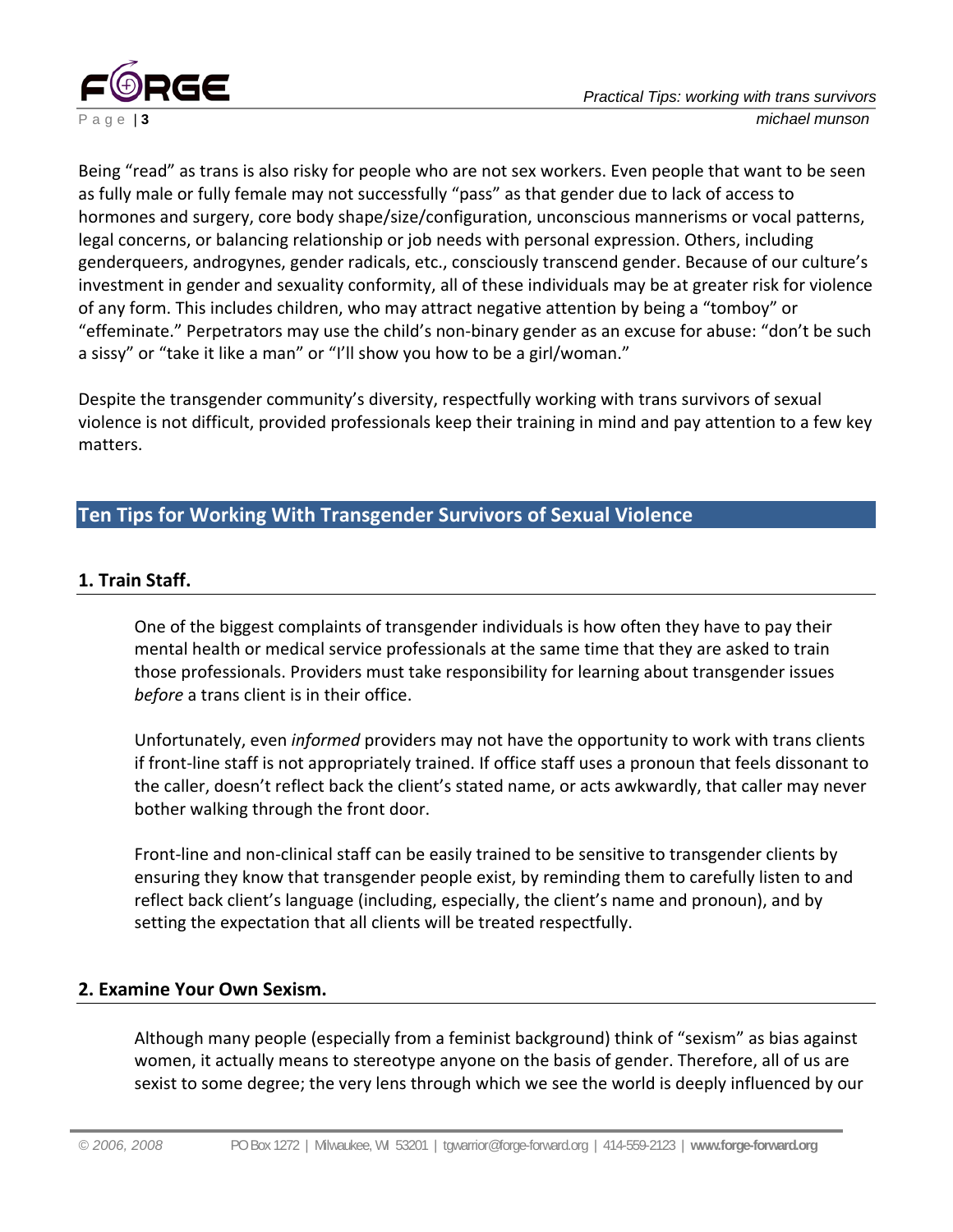

beliefs about gender. If someone is walking down the street towards us, we typically notice their race and gender first. We generally then make assumptions based on those characteristics. How many women cross the street when a black man is approaching them? How many of those same women would not cross the street if it were a white woman (or a woman of any racial background)?

Many people believe these sorts of broad generalizations serve us, keep us "safe," or help us navigate the world. However, these deeply rooted, generation‐after‐generation‐reinforced belief sets may well get in the way when we are trying to provide services. Because many sexual violence providers and advocates have deeply rooted female‐focused theories, practices, and agencies, our experience is that many providers' difficulties in handling transgender survivors stem mostly from their views about men. All transgender people, at some point in their lives, have embodied or have been perceived as men, male, or masculine, and this masculinity (present or past) may challenge providers' beliefs about power and who victimizes whom.

It is therefore critical for providers to address how we feel about and how we serve male survivors before we examine how transgender people fit into our systems. If we don't, our beliefs and actions may invalidate a transgender person's gender identity, by discounting their gender (especially their male past, present or future), or holding it against them.

#### **3. Use Inclusive Forms & Write Clear Policies.**

If a transgender client successfully navigates making an appointment and/or interacting with front desk or other administrative staff, s/he may find the next discouraging roadblock on the intake form. Make sure forms offer Male, Female, and Transgender boxes, or simply make "gender" a write‐in question. Forcing transgender clients to choose between only two options (neither of which may fit) can feel erasing or even set the stage for a later confrontation. In one case in which a client chose for self‐empowerment reasons not to check either "male" or "female," the therapist opened their conversation by accusing the client of being "noncooperative" for not completing the forms. Having a transgender box (or the ability for a client to self‐identify) is both empowering and indicates to the client that you and your office are sensitive to transgender issues.

If your agency has a patient bill of rights, make sure it includes a statement pledging nondiscrimination on the basis of gender, gender identity and expression, and sexual orientation. (Of course, it you only serve women, make sure you are accurate and clear about that in your agency's policies.)

If you sponsor gender‐segregated groups, develop clear policies about which group(s) different types of trans people can access. However, because many trans people don't feel comfortable in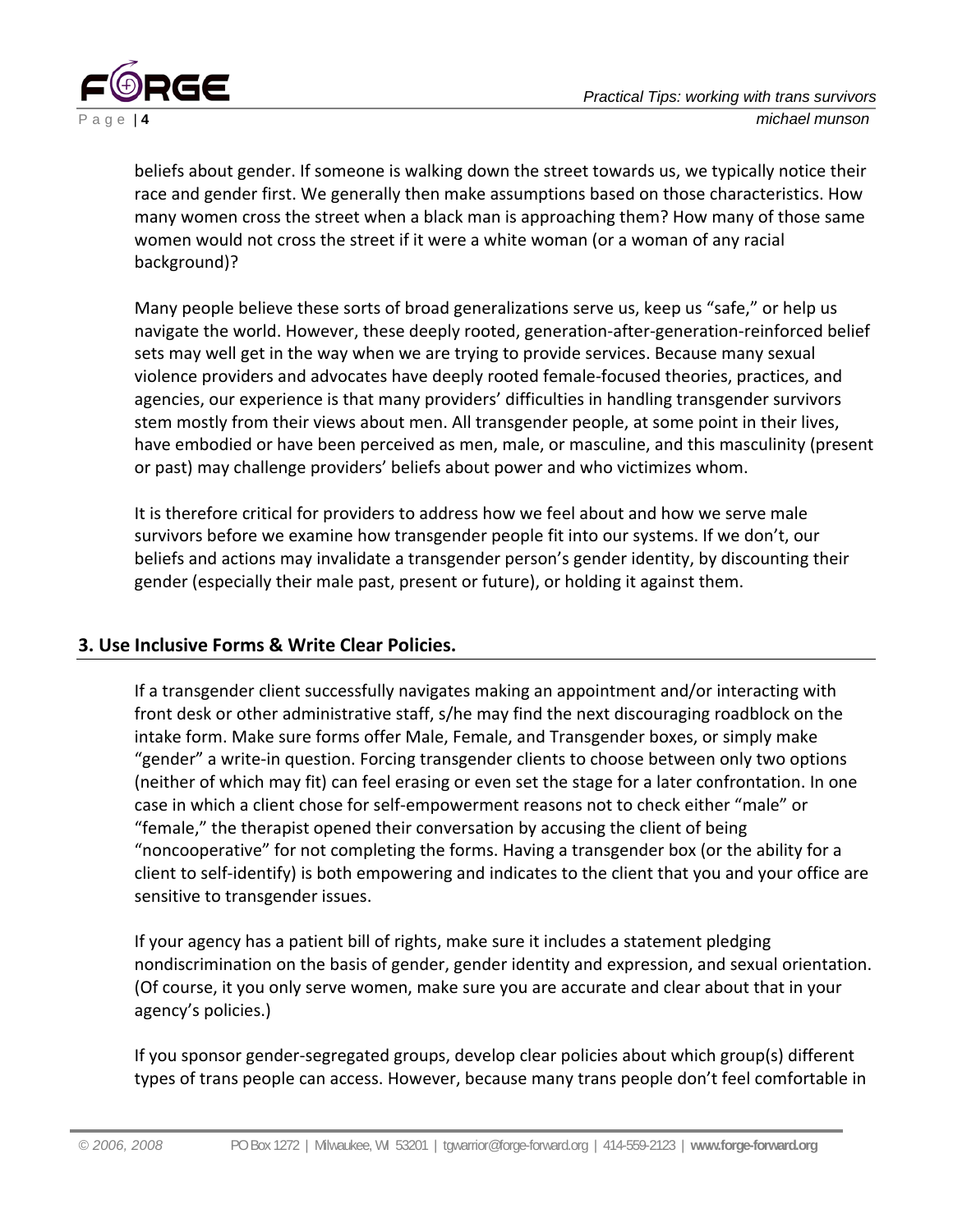

gender‐segregated groups (see quotes from survivors below), challenge yourself to consider offering (some or all) services that any survivor can attend.

*"There was a survivor of male childhood sexual abuse group in my community, but until I transitioned completely physically, I could not attend it. Once I transitioned, I didn't need the group." iv*

*"My [experience] and emotions surrounding the incest etc. are different from bio‐males or bio‐females. I didn't belong in any men's groups or women's groups." <sup>v</sup>*

#### **4. Reflect Client Language.**

Pronouns and names are one of the easiest ways to show respect for a client. Most of us feel a resonance with our name and pronoun (regardless of if they were chosen or given to us at birth), and feel dissonance when we hear something else. Gently ask if you are unclear about a client's preferred name or pronoun. Most transgender people appreciate the opportunity to state their preference, and feel great gratitude when they hear their choice reflected back.

Some transgender individuals use more than one pronoun or name for many reasons, including having a genderqueer/genderfluid/bigender/androgynous gender identity, living in more than one gender for necessity, or because they use one set of pronouns for their childhood and another for other periods in their lives.

Similarly, transgender clients may use specific words to describe parts of their body (e.g. breasts vs. chest, "front hole" vs. vagina).

Listen carefully, and follow your client's lead.

#### **5. Listen, Believe and Ask Relevant Questions.**

When clients seek services, they generally have one or more specific goals in mind and rightfully expect that providers will help them address their primary concern(s). Transgender clients, though, frequently report that as soon as they "come out" to providers, those providers give in to their own curiosity and begin asking questions about transgender topics. When therapists or other providers/advocates redirect conversations by asking about surgical status, client's legal gender, orgasmic potential, or any number of other intrusive and off‐topic questions, it invalidates the survivor's experience and needs.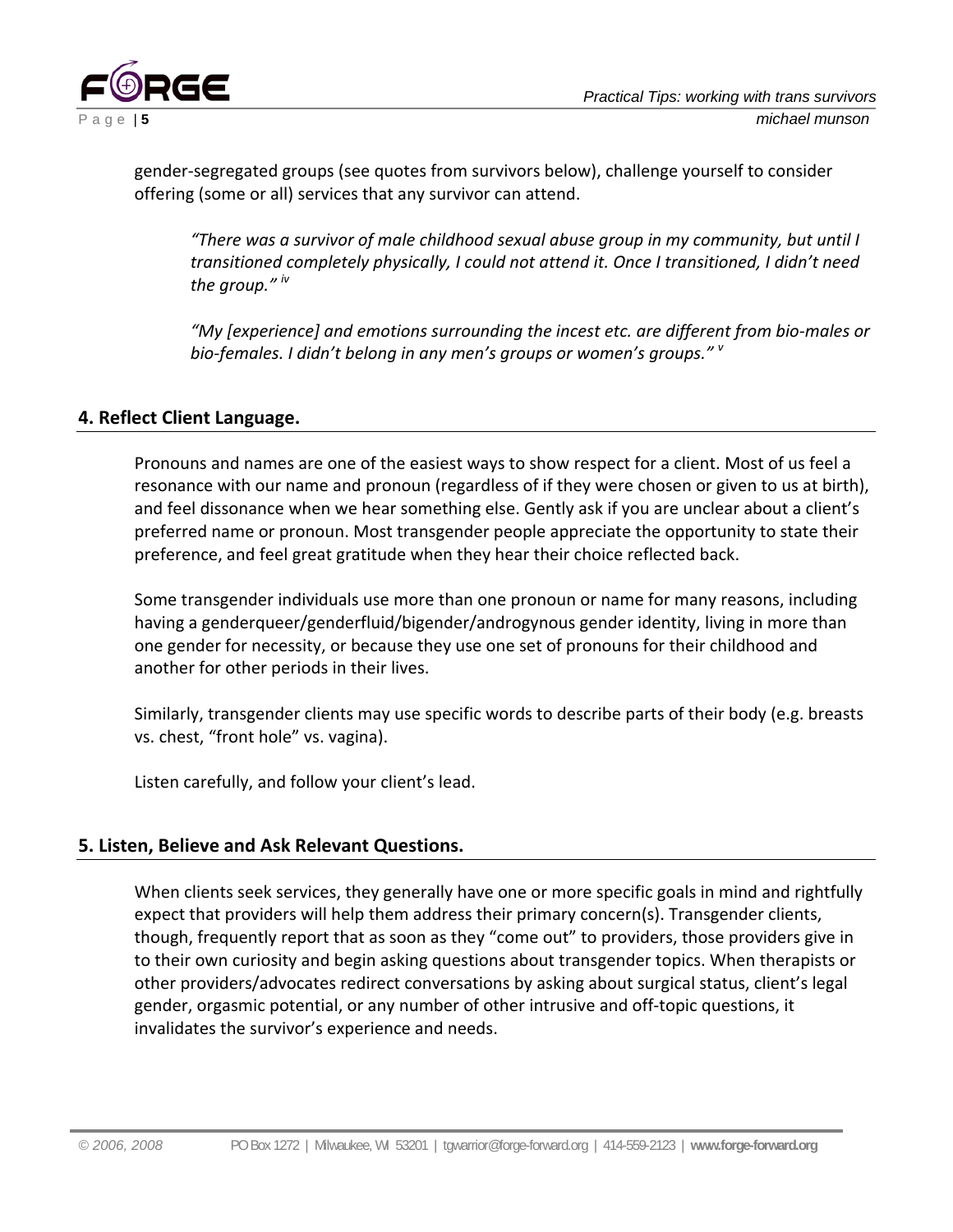

Every survivor deserves the full, engaged attention of a provider who is working together with hir to serve the survivor's, not the provider's, needs. Don't lose sight of that goal by asking questions that should be asked in an educational setting rather than a treatment room.

#### **6. Don't Assume Causality.**

It's easy to want to assume that sexual violence caused transgender feelings, or that being transgender caused or provoked sexual violence. Some transgender survivors do believe there is a connection between their transgender identity and sexual violence; others do not.

*"I'm afraid to go anywhere for help, because they will say my transgenderism is related to* abuse, or that I somehow egged it on by being a freak. I do not want to have it affect my *ability to rightfully claim my own identity. I was transgendered before I was ever abused, but I don't think they will understand." vi*

*"Years after the abuse by family member, [the perpetrator] mentioned that he felt he had made me different (sexual orientation/gender presentation) due to abuse. Pissed me off…as if it was something else he had taken from me. I made it clear that my identity was MY choice…that what he did was fucked up, but completely separate from my sexual orientation and gender identity." vii*

*"[The assault]…was perp's idea to show me what a 'real man' was about." viii*

#### **7. Separate Disclosure From Truthfulness**

Some transgender people are out, while others prefer being stealth. Both are viable life choices that should be equally respected. Lack of disclosure about transgender status shouldn't be taken as a sign of non‐compliance, deceit, or denial. Often, survivors feel stripped of their right to control their body and regulate the information that is given about them, so for some, not revealing this information may be a form of self‐empowerment. Some transgender people view their transness as a medical condition and consider this information to be a private matter that only needs to be discussed with hir doctor. 0ther transgender clients may not come out for fear that disclosure of their trans status or their survivor status may adversely influence their ability to access care: trans people have a unique relationship with mental health professionals, since many medical providers who write prescriptions for hormones or perform gender‐related surgeries require letters from therapists declaring that a client is mentally competent and emotionally stable to make transgender medical choices. Having mental health providers serve as gatekeepers<sup>ix</sup> opens trans people to abuse and idiosyncratic bias; therapists have been known to deny trans‐related medical care when clients reveal sexual violence in their history. Trans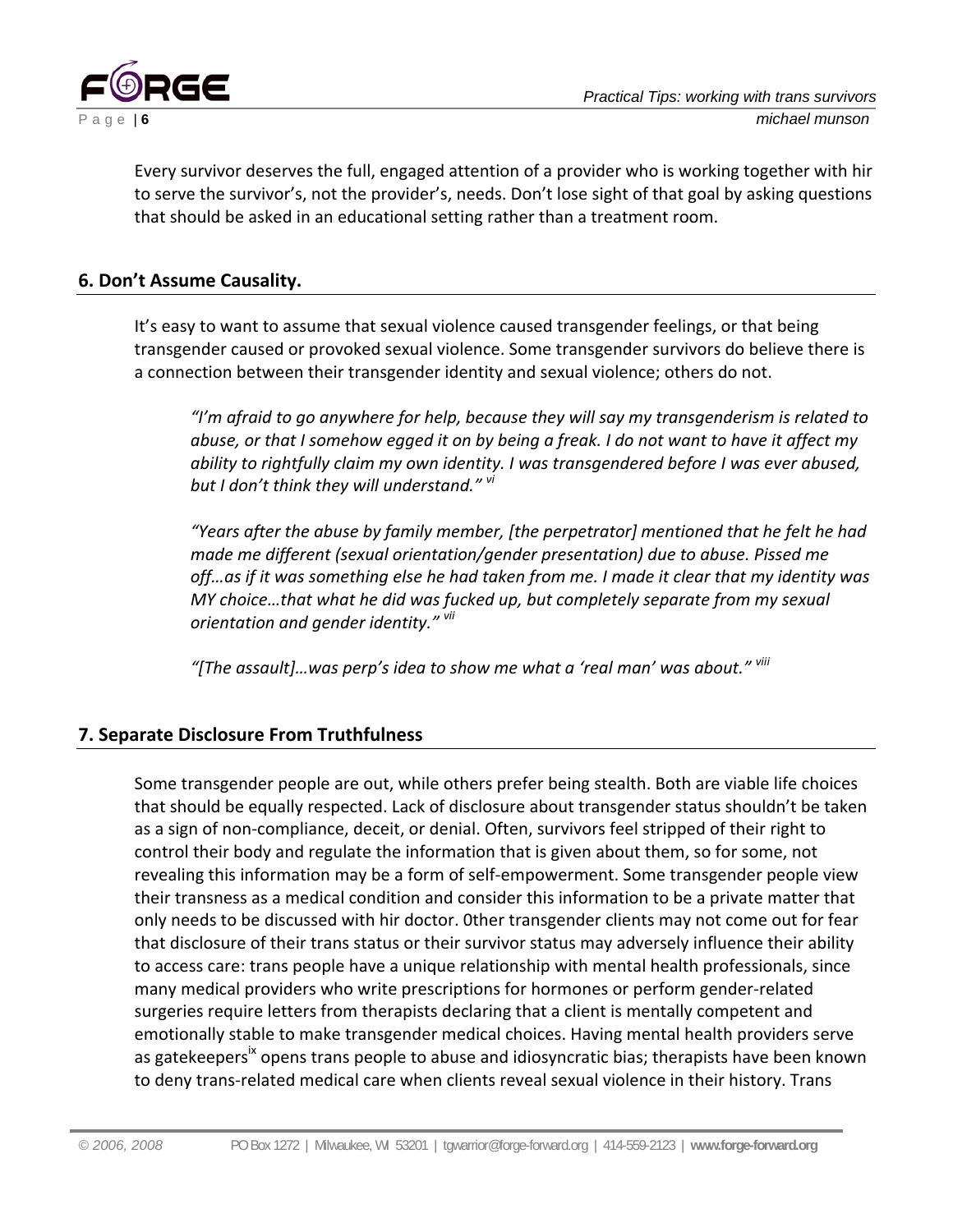

survivors may also fear that if they reveal their transgender status, providers may express transphobia or even deny them access to survivor‐related services.

*"I'm afraid to go to a mainstream provider because I don't want to have to justify my [existence] to [receive] help, but I am afraid to go to a trans‐knowledgeable provider* because I know the SOC are more harsh if you are an assault survivor. I feel like I'm falling *through the cracks and no one cares." <sup>x</sup>*

Trans people who have "noncongruent" bodies (bodies that have not been surgically altered to match the public's image of what a "man" or "woman" looks like) do not have the option of being closeted when disrobed. For that reason, many trans people will resist accessing health care that requires disrobing.

Let clients come out when they are ready.

#### **8. Consider Dysphoria.**

Not all trans people have the same kind of relationship to their bodies. Some may literally hate parts (or all) of their body, while others have no underlying body dysphoria and simply claim an identity that differs from what other people think it should be. Still others do not hate their body, but feel no personal connection to it, either. Because sexual violence survivors of all types often develop body dysphoria or dissociation, it may be difficult for transgender sexual assault survivors and their helpers to untangle what is gender dysphoria, what is body dysphoria, and what stems from the assault(s). As one survivor put it, "I kept blaming things on trauma from the rape that were really trans-related."<sup>xi</sup>

Dysphoria (body or gender) may be a barrier to seeking care. Sexual violence may involve parts of the body a trans person would rather not think about, let alone have examined, making post‐ assault care even more traumatic than it might be for a cisgendered client.

Additional layers can be involved in negotiating and reclaiming sexuality. For example, many trans people have difficulties navigating sexual relationships and being comfortable in their body, sexually. Due to concerns about violence, rejection, and "honesty," some trans people feel that they are lucky to find any sexual partner, and may be unable to also negotiate issues such as "no‐ touch" zones or other self‐protecting boundaries (including safer sex). They may also prefer an abusive relationship to none at all.

#### **9. Communicate Complexity.**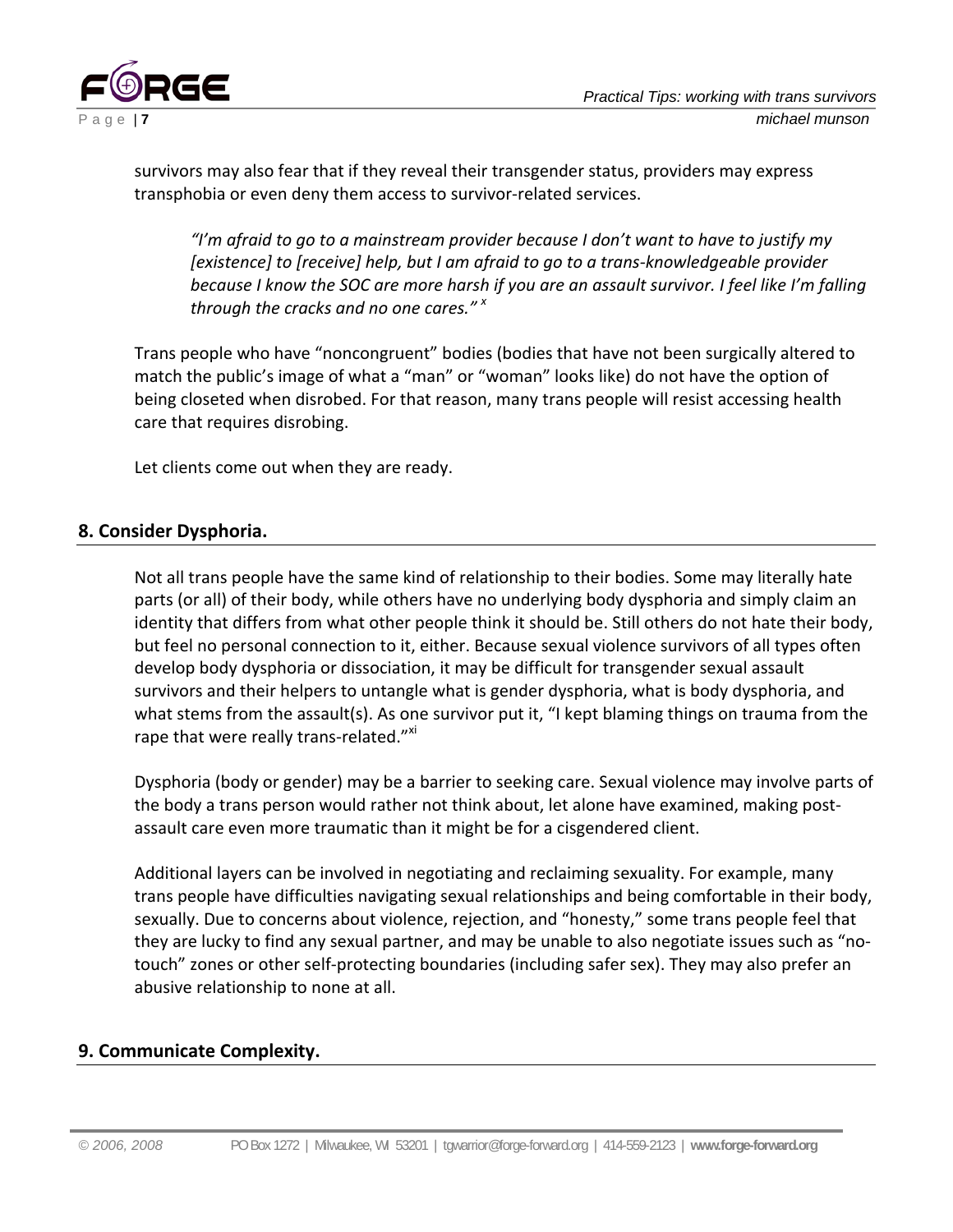

What "invisible" minorities often wonder is, "Do you know that my kind of person exists?" When you don't yet know details, use language that signals you recognize diversity in types of people and experiences. Be multi-cultural in many different ways, showing you don't just see a limited range of experiences, constructs and emotions.

You can easily do this by using diverse examples with your clients, asking broad non‐leading open‐ended questions, and using non‐gendered language.

#### **10. Be Bold and Creative.**

Most medical forms don't match transgender bodies. Many services are denied based on gender. Problem‐solve with and for your client, so that s/he can access the services s/he needs and in a way that is respectful and not re‐traumatizing.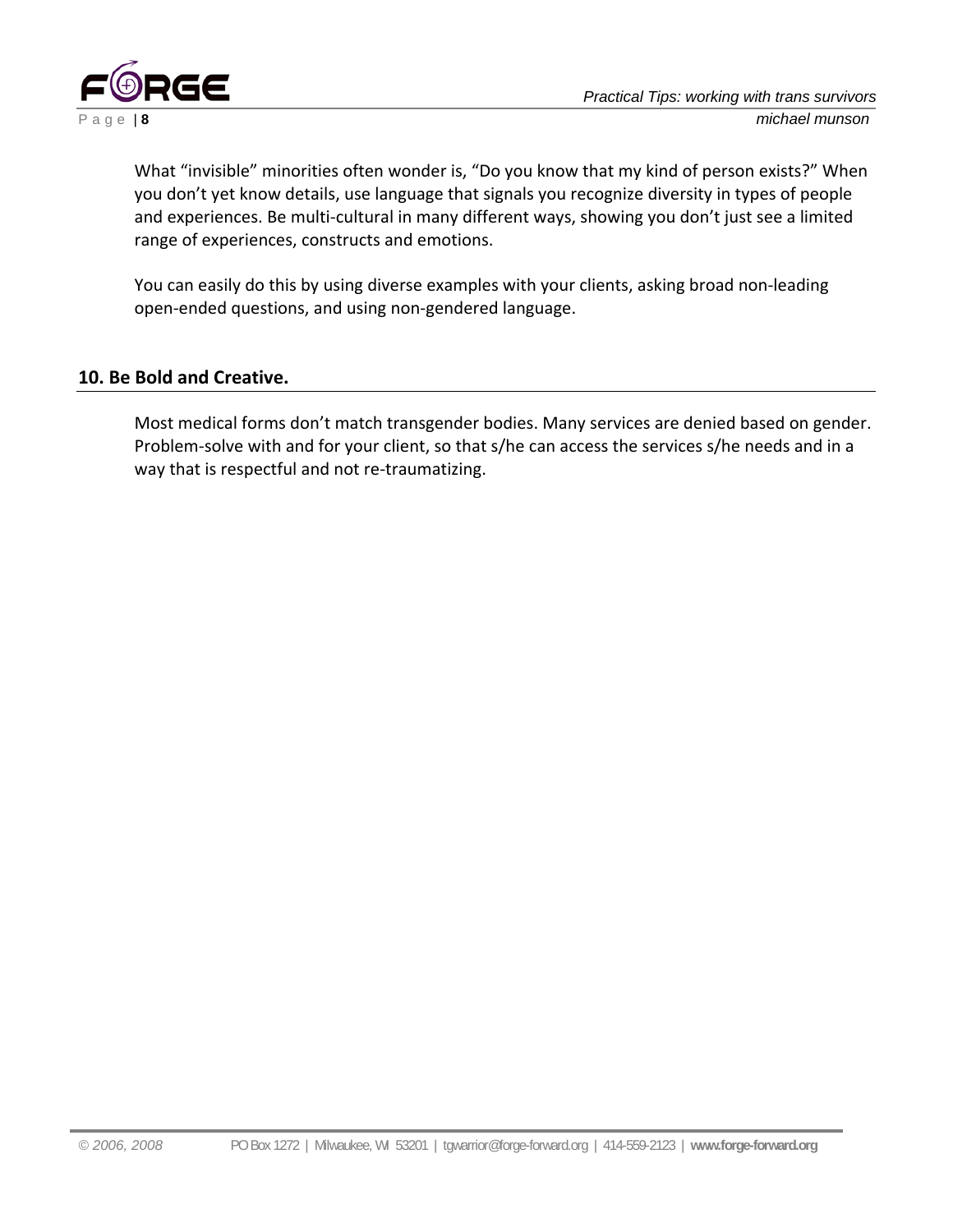

# **Identity Labels used by Some Transgender Individuals**

Here are just a few words that transgender people may use to define themselves:

acault admirer agender ally ambigender ambiguous androgyne androgynous anomalous asexual bent berdache bigender bioboy biogirl boi both boy boychick boydyke brother bull dyke burl butch butchdyke crossdresser diesel dyke drag hag drag king drag prince drag princess drag queen dyke effeminate either *enaree* epicene FTM **FTX** faerie fairy female

female‐assigned female‐bodied feminine feminist femme fluid fourth gender freak galla gender bender gender defender gender gifted gender normative gender outlaw gender refusenik gender transcender gender variant genderbent gendered genderfuck genderqueer genderstraight gink girl girlfag goy grrl gurl guy guydyke gynandroid gyrl herm hermaphrodite hermaphrodyke heterosexual hijra homoemotional homovestite human

intergender intersex khal lady MTF MTFTM MTM MTX mahu male male‐assigned male‐bodied man man‐chick masculine me merm mesbian metamorph mixed‐gendered mohabbazin monogender mukhannathun multigender mutarajjulat nadle neither neuter neutral neutrois new man new woman ninauposkitzipsp e no‐gender no‐op none of the above none of your business nongender omnigender omnisexual

other other‐gendered pangender pansexual pansy person plumber femme polysexual post‐op pre‐op prettyboy queen queer questioning salmacian scrat sekrata self‐defined sererr shaman shapeshifter shemale single‐gender sir sissy sister soft butch static gendered stone butch stone femme switch third gender tomboy tomgirl tranny trannyboy trannychaser trannygirl trans transboy transdyke transexual

transfag transfagdrag transfaghag transfeminine transgender transgenderist transgirl transguy transhag transman transmasculine transperson transsensual transsexual transvestite transwoman trisexual twin‐spirit two‐spirit undecided undeclared undefined unspecified walyeh woman womyn XO XTF XTM Xanith